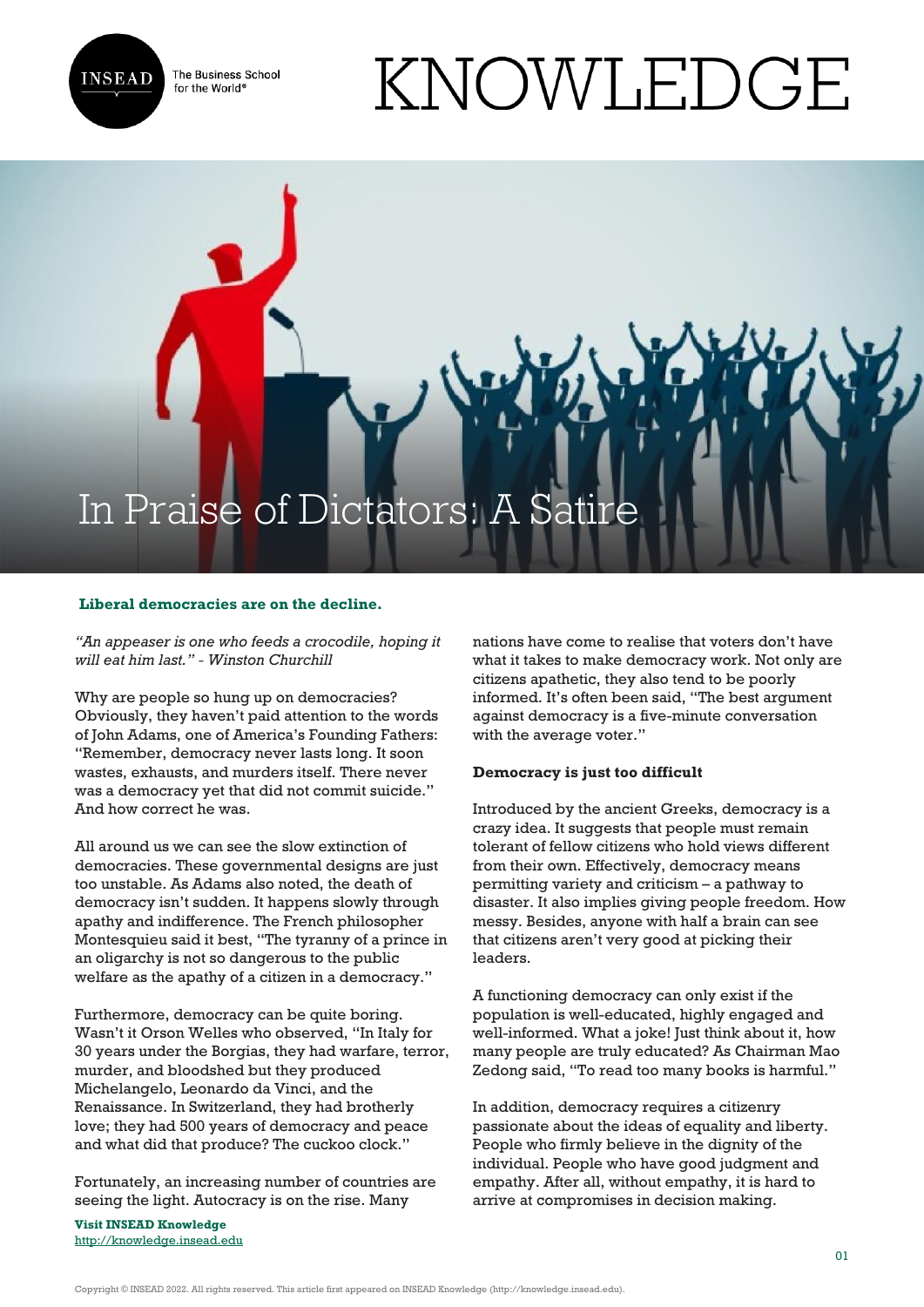Moreover, people should be interested in the common good rather than personal concerns.

I think you will agree with me that finding such people is almost an impossible task.

#### **The average voter has no sense**

How could anybody even imagine having a working democracy when most of the electorate are more interested in the antics of the latest movie stars, athletes, or social influencers? Democracy is an extremely dangerous proposition if we accept that it is only as good as its citizens.

As the Irish playwright George Bernard Shaw put it, "Democracy is a device that ensures we shall be governed no better than we deserve." Therefore, isn't it fair to say that even a somewhat incompetent dictator will be less stupid than most of a country's citizenry?

In addition, as democracy is based on compromise, it doesn't make for strong, decisive leadership. Adolf Hitler showed true foresight when he said, "There is a better chance of seeing a camel pass through the eye of a needle than of seeing a really great man 'discovered' through an election."

People aren't democrats by nature. Most people don't want to think independently. While they may say that they don't want to be led, they clearly crave it. They just love the idea of somebody else deciding for them. Benito Mussolini no doubt understood this. "Yes, a dictator can be loved. Provided that the masses fear him at the same time," he said. "The crowd love strong men. The crowd is like a woman."

#### **The advantages of dictatorships**

Honestly, there are so many advantages to being a dictator. Life becomes so much simpler. You don't have to worry too much about the welfare of the masses. To prevent unrest, it generally suffices to keep the stomachs of the citizenry full, so long their heads stay empty. What's far more important is to make the few people that count happy. I'm referring to family and friends.

As a dictator, it is your prerogative to place your family and friends in lucrative governmental positions, a practice that's frowned upon in democracies. Strangely enough, they look at it as an abuse of power. Some even say corruption. Clearly, democratic nincompoops don't understand the word loyalty. Loyalty always trumps competence.

Let's face it: Effective governments tend to be dictatorships. When one person calls the shots, decisions are made in no time. Public policies can

**Visit INSEAD Knowledge** <http://knowledge.insead.edu> be implemented so much more rapidly. As the German-American writer Charles Bukowski remarked, "The difference between a democracy and a dictatorship is that in a democracy you vote first and take orders later; in a dictatorship you don't have to waste your time voting."

Also, what misguided defenders of democracy fail to see is how fatiguing it can be to maintain a democracy. In fact, the very design of democracy makes it a highly illogical political system. Just think about it: After winning an election, winners need to maintain the institutions that may enable their political adversaries to win the next time around. What nonsense.

What else is annoying about democracies? Checks and balances. They make it very difficult to push forward initiatives, since everybody can obstruct everybody else. Free speech can be a real burden too. At the minimum, it forces leaders to listen to people who are disagreeable. At worst, it is an invitation for chaos. Fortunately, as a dictator, you throw all these checks and balances out of the window.

#### **Media are a nuisance**

Another irritant is a robust media. This countervailing force to the government is a pathway to great misery. Why confuse the electorate with nuanced accounts of reality? Today, factoids are the way to go. Of course, journalists can still be useful, if they can be made to understand exactly what they ought to write about and how.

Let's look at an enlightened leader such as the founding head of the Soviet government, Vladimir Lenin. As a connoisseur of power dynamics, he knew that – to quote Hitler's propaganda chief Joseph Goebbels – "a lie told often enough becomes the truth". In that respect, Lenin had the fine insight that whoever controls the narrative, controls the people; and whoever controls the news shapes destiny.

Also, Lenin understood that to disseminate the "right" information, it was best to start very early. Dictators worth their salt know that altering school textbooks is an effective way to enlist impressionable youths. They also know that education is a weapon whose effect depends on who wields it.

Another benefit of controlling the media is that it offers many possibilities in terms of rallying the crowds. It works particularly well when you can make people believe that they have a common enemy. It is so much easier to unite people in hatred than in love. Dictators take advantage of the natural human tendency to blame others and to

Copyright © INSEAD 2022. All rights reserved. This article first appeared on INSEAD Knowledge (http://knowledge.insead.edu).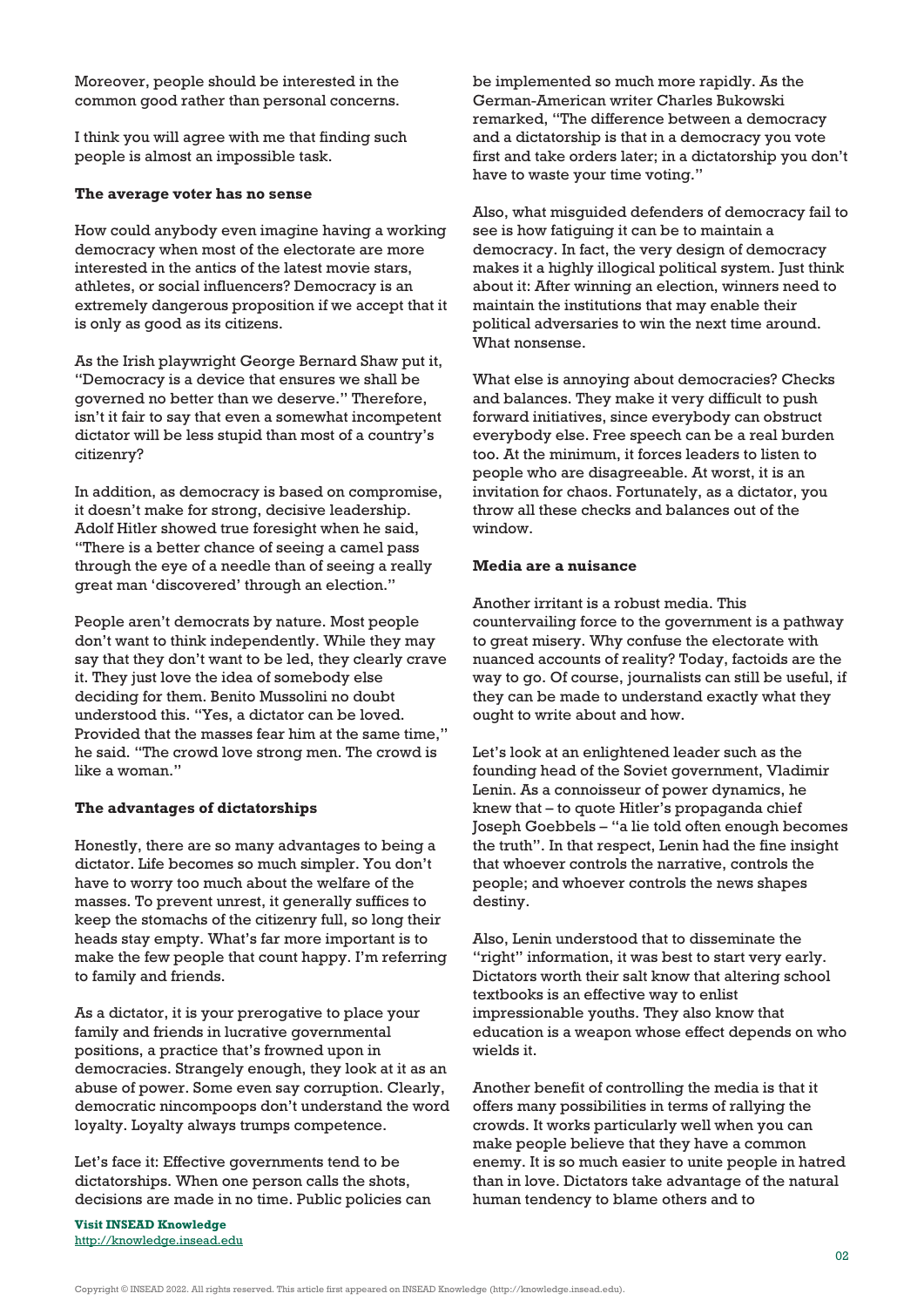oversimplify.

### **Rule of law is overrated**

There will always be dissatisfied people who don't recognise the advantages of dictatorships – people who prefer to rebel. These ungrateful and unappreciative people can usually be kept under control by secret police and a dedicated military. As Chairman Mao said so thoughtfully, "Power comes from the barrel of a gun."

Advocates of democracy argue that without the rule of law, chaos ensues. But isn't it the other way around? Isn't it so much better to have a dictator who issues clear edicts? It helps people to choose the right path. President Augusto Pinochet of Chile did exactly that. "I'm not someone who usually sends out threats. I warn only once," he said. "The day they touch one of my men, the rule of law is over."

Of course, it is also expedient to have the judiciary on your side. An independent judiciary just slows decision making. Effective dictators learn that creating uncertainty is a great way to keep citizens in line. As Roman dictator Caligula said so poignantly, "I don't care if they respect me so long as they fear me." And if that doesn't work – if some deluded citizens have gone beyond fear – death can be the solution.

To quote another enlightened leader, Joseph Stalin, the former secretary-general of the Soviet communist party: "Death solves all problems. No man, no problem." He knew all along that democracy is liberty run wild.

## **The minor imperfections of dictatorship**

Of course, dictatorships do come with a few minor drawbacks. Political scientists try to remind us that dictators exploit the anxiety of their people to their advantage. But what's so bad about some guidance from people in the know?

Also, they say that dictators live in an echo chamber. That they cause the world's worst problems. That they are responsible for collapsed states and devastated economies due to corruption and grand theft. This is pure negativity.

It is tiresome to hear complaints that dictatorships invite genocidal activities, imprisonment and torture. There are even people who talk about the terror of the doorbell early in the morning – insinuating that the people who ring will not be the milkmen. But even if that were true, those who get such a visit must have deserved it.

If anything, the ones who are truly taking a heroic

**Visit INSEAD Knowledge** <http://knowledge.insead.edu> risk are the dictators themselves. Just think of Iraq's Saddam Hussein, Romania's Nicolae Ceau<sub></sub> escu or Libya's Muammar Qaddafi. After giving their country their best, they all died in less than glorious ways. No wonder dictators are typically surrounded by military and police who are armed to the hilt. Many must be terrified of their own people. They know their rule can unravel unexpectedly and very quickly.

If you're still not convinced that dictatorships are the way to go, please consider the facts: Liberal democracies have been on the decline. Their numbers seemed to have peaked in 2012 with 41 countries, and presently there are just 32. They are home to **[only 14 percent of the world population](https://www.v-dem.net/static/website/files/dr/dr_2021.pdf)**, according to V-Dem Institute, a nonprofit involving 3,500 scholars and other country experts that study democracy.

Everywhere around the world, autocratic rule is increasing. More people have come to realise that over the centuries, faceless bureaucrats have done more harm than tyrannical dictators. The democratic way of making compromises just doesn't cut it anymore.

Thanks to the power of apathy, time is on the side of autocrats and dictators. Speaking of apathy, isn't it heart-warming to read the account of the German Lutheran pastor Martin Niemöller? In 1946, in a confessional prose, he wrote:

"In Germany, the Nazis first came for the communists, and I did not speak up, because I was not a Communist. Then they came for the Jews, and I did not speak up, because I was not a Jew. Then they came for the trade unionists, and I did not speak up, because I was not a trade unionist. Then they came for the Catholics, and I did not speak up, because I was not a Catholic. Then they came for me … and by that time, there was no one to speak up for anyone."

*[Manfred F. R. Kets de Vries](https://www.insead.edu/faculty-research/faculty/manfred-f-r-kets-de-vries) is the Distinguished Clinical Professor of Leadership Development & Organisational Change at INSEAD and the Raoul de Vitry d'Avaucourt Chaired Professor of Leadership Development, Emeritus. He is the Programme Director of [The Challenge of Leadership](http://executive-education.insead.edu/challenge_leadership), one of INSEAD's top Executive Education programmes.*

*Professor Kets de Vries's most recent books are:* **[Leadership Unhinged: Essays on the Ugly,](https://www.palgrave.com/gp/book/9783030793449) [the Bad, and the Weird](https://www.palgrave.com/gp/book/9783030793449)**; **[The CEO Whisperer:](https://www.amazon.com/dp/3030626008/) [Meditations on Leadership, Life, and Change](https://www.amazon.com/dp/3030626008/)***;*  **[Quo Vadis: The Existential Challenges of](https://www.amazon.com/dp/B08YRDMT8J/ref=cm_sw_em_r_mt_dp_P12R2V3WG2K1JS50G70D) [Leaders](https://www.amazon.com/dp/B08YRDMT8J/ref=cm_sw_em_r_mt_dp_P12R2V3WG2K1JS50G70D)***;* **[Down the Rabbit Hole of Leadership:](https://www.amazon.co.uk/Down-Rabbit-Hole-Leadership-Pathology/dp/3319924613) [Leadership Pathology of Everyday Life](https://www.amazon.co.uk/Down-Rabbit-Hole-Leadership-Pathology/dp/3319924613)***;* **[Riding](https://www.amazon.com/Riding-Leadership-Rollercoaster-observers-guide/dp/3319451618) [the Leadership Rollercoaster: An Observer's](https://www.amazon.com/Riding-Leadership-Rollercoaster-observers-guide/dp/3319451618) [Guide](https://www.amazon.com/Riding-Leadership-Rollercoaster-observers-guide/dp/3319451618)** *and* **[Leading Wisely: Becoming a](https://www.amazon.com/Leading-Wisely-Becoming-Reflective-Turbulent/dp/1119860393) [Reflective Leader in Turbulent Times](https://www.amazon.com/Leading-Wisely-Becoming-Reflective-Turbulent/dp/1119860393)***.*

Copyright © INSEAD 2022. All rights reserved. This article first appeared on INSEAD Knowledge (http://knowledge.insead.edu).